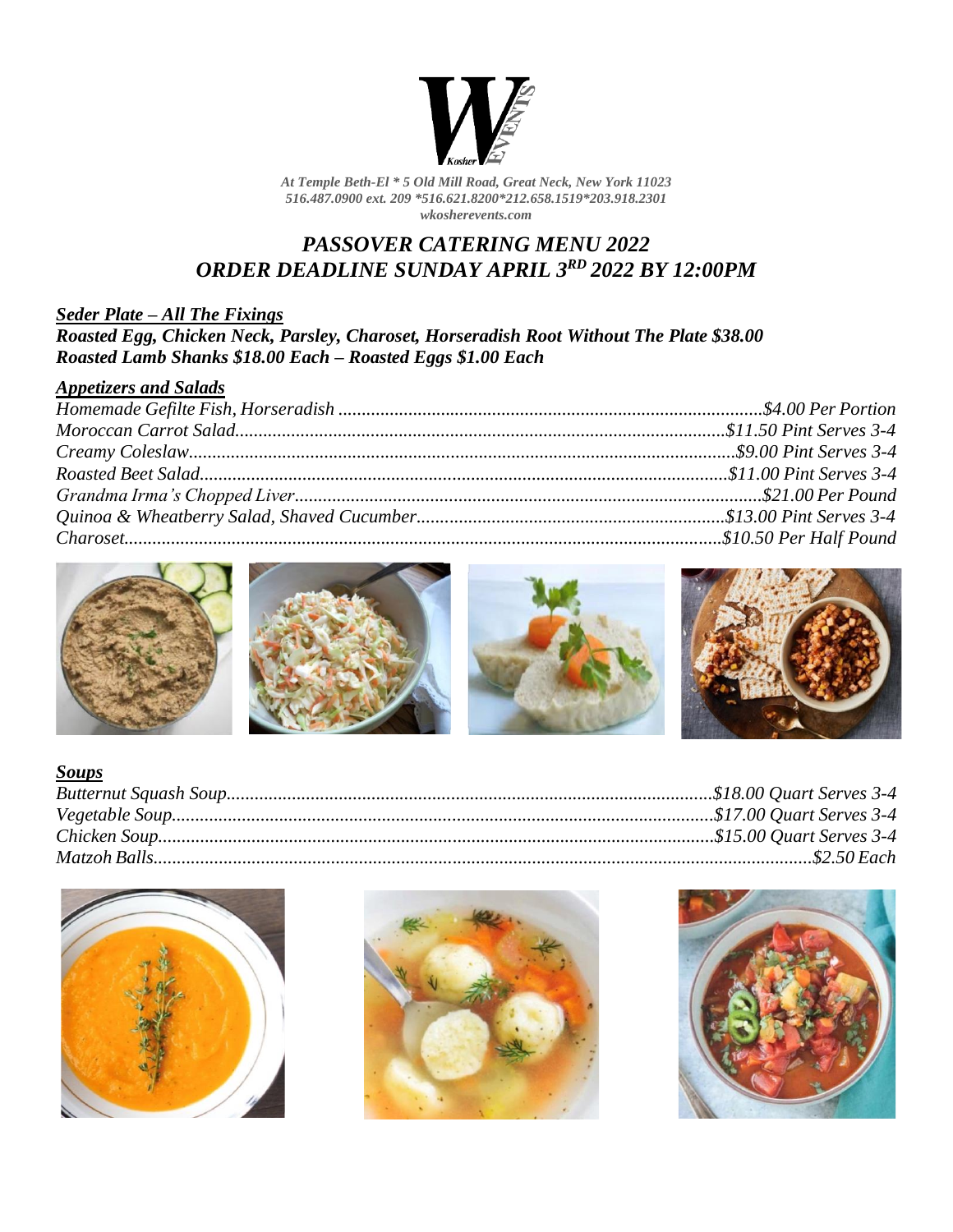

At Temple Beth-El \* 5 Old Mill Road, Great Neck, New York 11023 516.487.0900 ext. 209 \*516.621.8200\*212.658.1519\*203.918.2301  $\ensuremath{\textit{w}}\xspace$ kosherevents.com

# **PASSOVER CATERING MENU 2022** ORDER DEADLINE SUNDAY APRIL 3RD, 2022 BY 12:00PM

#### **Entrees**









| <b>Side Dishes</b> |  |
|--------------------|--|
|                    |  |
|                    |  |
|                    |  |
|                    |  |
|                    |  |
|                    |  |
|                    |  |
|                    |  |
|                    |  |







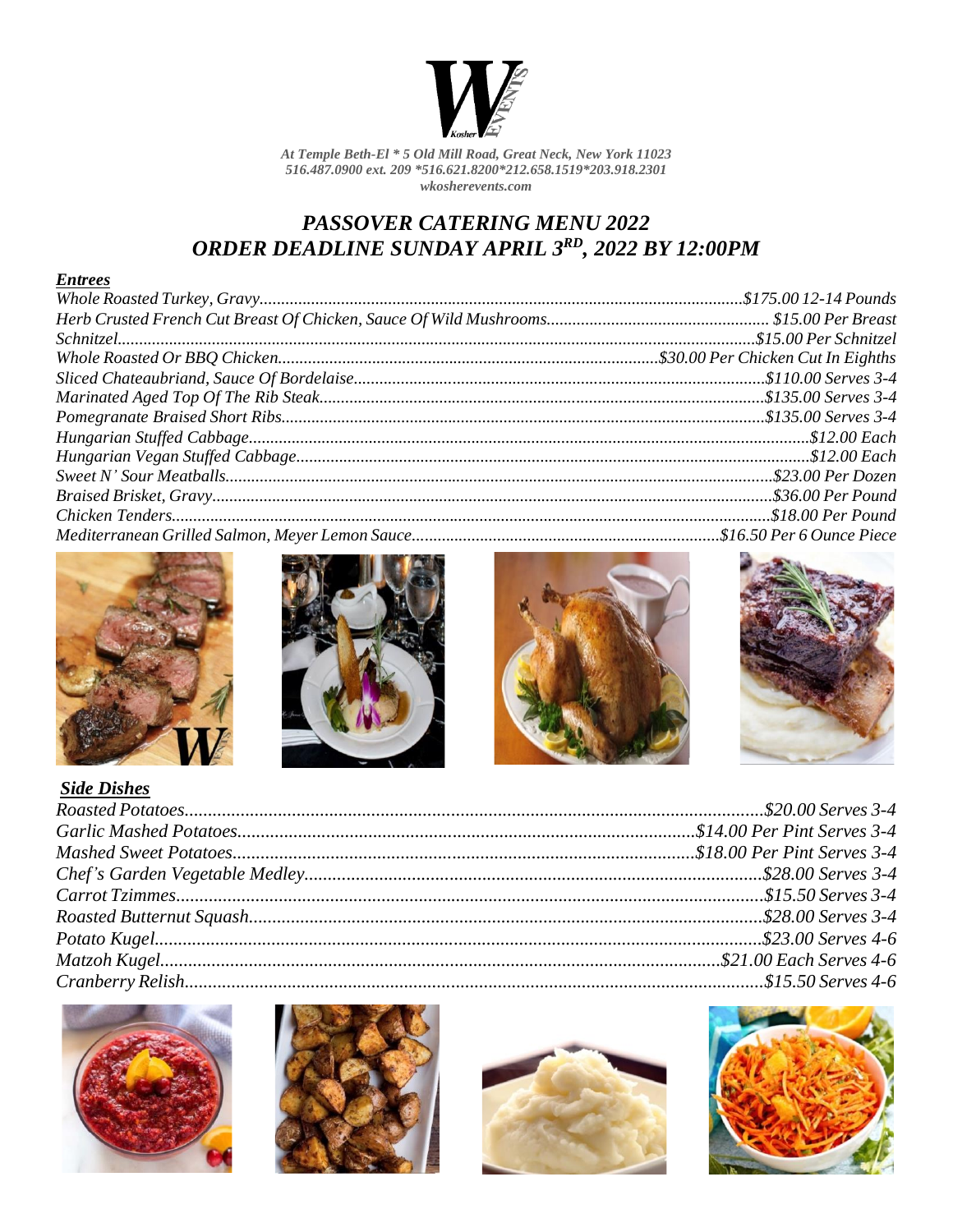

*At Temple Beth-El \* 5 Old Mill Road, Great Neck, New York 11023 516.487.0900 ext. 209 \*516.621.8200\*212.658.1519\*203.918.2301 wkosherevents.com*

### *PASSOVER CATERING MENU 2022 ORDER DEADLINE SUNDAY APRIL 3RD , 2022 BY 12:00PM*

#### *Desserts*











# *Seder To Go Box – Serves 6 People \$425.00*

*Seder To Go Box – Serves 4 People \$285.00*

*Seder Plate To Include – Roasted Egg, Parsley, Roasted Chicken Neck, Charoset, Horseradish Root Hard Boiled Eggs And Charoset Family Style*

> *Gefilte Fish, Sliced Carrots, Horseradish Chicken Matzoh Ball Soup And Creamy Coleslaw Family Style Braised Brisket W/ Gravy And Roasted Chicken Chefs Garden Vegetables Individual Potato Kugel And Roasted Potatoes W/ Fresh Rosemary Chocolate Drizzled Macaroons And Fresh Fruit W/ Berries*